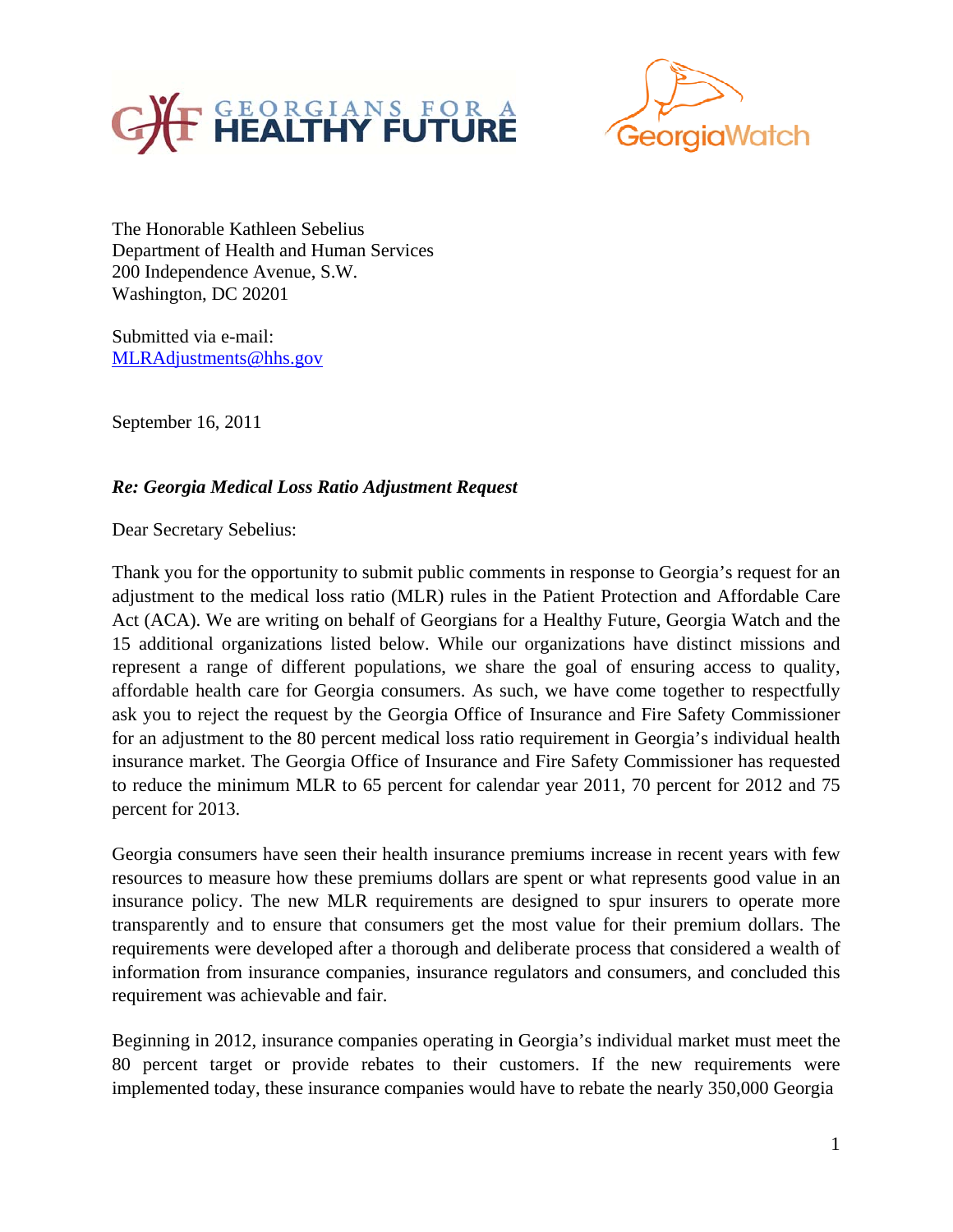



consumers enrolled in their health plans a total of about \$42.6 million. If the adjustment is granted, the total amount rebated would drop to about \$8.4 million, causing Georgia consumers to lose out on \$34 million in rebates.

We appreciate the strong productive working relationship we have developed with the Georgia Office of Insurance and Fire Safety Commissioner and their willingness to keep consumer advocates informed about this process. Nevertheless, we must raise several concerns about the adjustment request on behalf of the consumers we represent.

Adjustments to the MLR may be granted only if "the Secretary determines that the application of such 80 percent may destabilize the individual market" in a state. PHSA'  $2718(b)(1)(A)(ii)$  US Department of Health and Human Services (HHS) regulations implementing this provision of the law provide that the Secretary may adjust the MLR standard in a state only "if there is a reasonable likelihood that application of the requirement will do so." 42 C.F.R. ' 158.301.

Georgia does not effectively make the case that our state's individual insurance market will be destabilized if HHS fails to grant the adjustment it requests. The adjustment request is largely based on the fact that two of the issuers in the non-group market have stopped writing new policies in 2010. These two companies constitute only about 3% of the Georgia market, so whatever small number of new policies that these companies will not write in 2011 and beyond are easily accommodated by the rest of the insurance market. Furthermore, these two companies have not discontinued coverage for existing policies. No evidence is offered by the Office of Insurance and Fire Safety Commissioner that any issuers have given notice that they are planning to exit the Georgia market, and neither is any evidence offered as to the normal turnover in the individual insurance market in Georgia. It is not uncommon for small insurers to stop writing blocks of business or to even exit a market for all kinds of reasons, and the fact that two insurers have stopped writing new policies in a particular year is not necessarily an unusual event. Of course, minimum MLRs are being implemented nationwide, and unless an insurer intends to stop writing policies in the individual market nationwide, there is no particular reason why an issuer would leave Georgia alone.

It appears from data submitted by the Georgia Office of Insurance and Fire Safety Commissioner that a number of issuers in the Georgia individual market do not currently achieve an 80 percent medical loss ratio. Some of these issuers have sufficient underwriting gain in the individual market that they could cover the rebates they would owe with an 80 percent minimum MLR, but others do not. There is no explanation as to why those MLRs that fall below 80 percent cannot achieve the 80 percent MLR. It is suggested that new entrants will have a hard time reaching this level, but the federal MLR rule makes express allowance for new entrants.45 C.F.R. ' 158.121 Moreover, the federal rule allows new issuers to accumulate contract reserves against later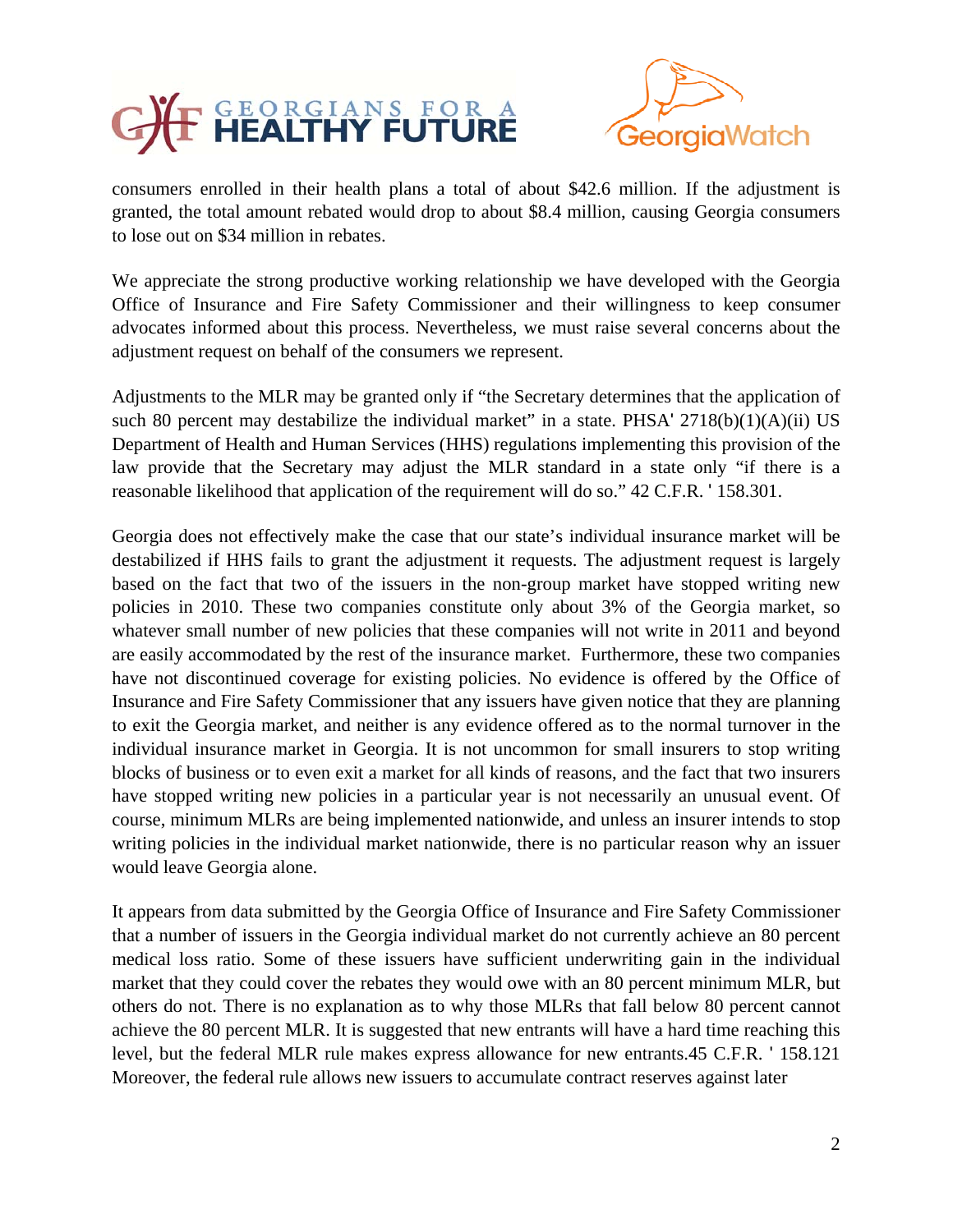



negative experience.45 C.F.R. ' 158.140 It is not clear that the Georgia application has taken these factors into account.

The Georgia Office of Insurance and Fire Safety Commissioner also claims, with supporting letters from the Georgia Association of Health Underwriters and from the Georgia Agent and Consumer Advocacy Network (another agent and broker organization), that "most carriers in the marketplace have reduced commissions by at least 20 percent with some individual market reductions of as much as 75 percent." Georgia also submitted a sheet showing that a few insurers have indeed reduced commissions in the non-group market. The attached data submitted by the National Association of Health Underwriters to the National Association of Insurance Commissioners does not show any changes in commissions in the individual market between 2010 and 2011 for the ten insurers for which commissions in the individual market are reported. This issue should be investigated further.

If the Section 2718 MLR 80 percent rule is allowed to go into effect in Georgia, rebates of \$42.6 million would be paid to Georgia insurance consumers during the next three years, according to the Insurance Commissioner's estimates as set out in the "revised supporting data" report. These rebates would be reduced to \$8.4 million if the adjustment request is granted, effectively transferring \$34 million to the profits of insurance companies from Georgia consumers. But this report is incomplete, as a number of insurers did not provide complete data. It is very likely, therefore, that actual rebates under the 80 percent MLR standard—and losses to consumers would be even greater if the adjustment is granted.

HHS regulations set out information that states must submit and criteria that HHS must apply in determining whether or not to grant a state an adjustment.42 C.F.R. '' 158.321, 158.330 The criteria HHS must consider includes:

(a) The number of issuers reasonably likely to exit the state or to cease offering coverage in the state absent an adjustment to the 80 percent MLR and the resulting impact on competition in the state.

(b) The number of individual market enrollees covered by issuers that are reasonably likely to exit the state absent an adjustment to the 80 percent MLR.

(c) Whether absent an adjustment to the 80 percent MLR standard consumers may be unable to access agents and brokers.

(d) The alternate coverage options within the state available to individual market enrollees in the event an issuer exits the market,

(e) The impact on premiums charged, and on benefits and cost-sharing provided, to consumers by issuers remaining in the market in the event one or more issuers were to withdraw from the market.

(f) Any other relevant information.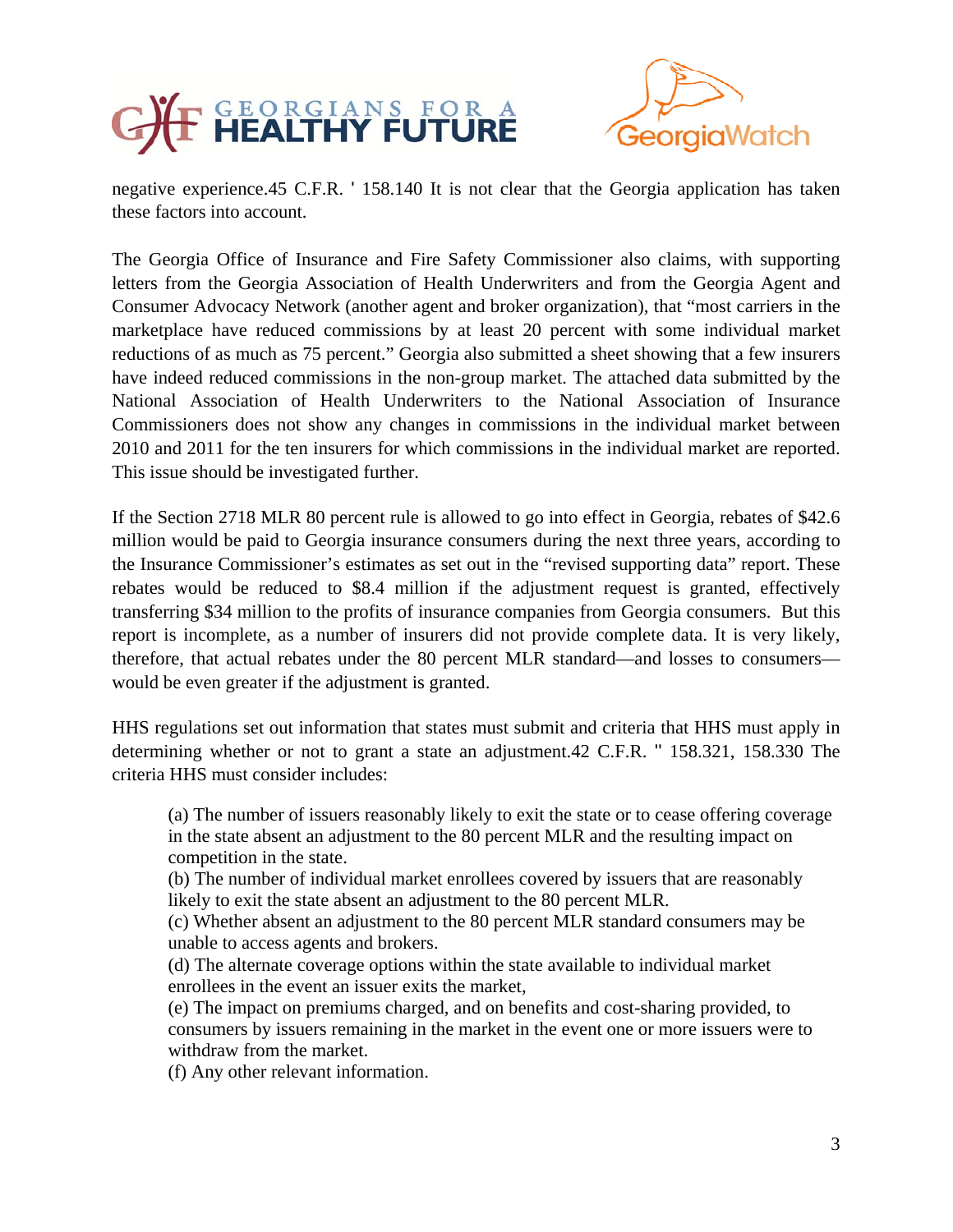

The Georgia adjustment request cannot be justified under any of these criteria.

Despite its claim that insurers will leave the market if a MLR adjustment is not granted, the commissioner's office has offered no evidence in support of this. Under federal law, an insurer must give 180 days notice before leaving the non-group market. No insurer has yet given notice of withdrawal, and none could give notice and exit for 2011. Therefore, even if HHS grants a partial waiver of the MLR standards, the value used for 2011 should equal the higher transitional value for 2012, since it is currently impossible for any insurance company to leave the Georgia market during 2011. Furthermore, if a company withdraws from the market it may not reenter the market for five years. This restriction makes it unlikely that any health insurance company would withdraw from Georgia in 2012 or 2013 given the greatly expanded, and federally subsidized, individual market that will be available through the exchange beginning in 2014.

Because the Georgia Office of Insurance and Fire Safety Commissioner has offered no evidence that any insurer will leave the state absent an adjustment, it has also failed to prove that any enrollee will lose coverage because of insurers exiting the state. If an insurer does withdraw from Georgia, it is likely that an individual who was covered by that insurer will be able to get coverage through one of the remaining insurers. There is no evidence of reduced access. Individuals who cannot get coverage because of health status issues may be able to get coverage through the preexisting condition insurance plan (PCIP).

The adjustment request expresses a concern that requiring companies to meet the statutory MLR requirement will result in reduced commissions and subsequently in loss of agents and brokers. Georgia offers letters from two broker and agent organizations claiming large reductions in commissions and a chart showing that some issuers have reduced commissions in the individual market. The attached data submitted by NAHU to the NAIC, however, shows that many issuers have not reduced commissions between 2010 and 2011 in the individual market. The data show that many insurers continue to offer commissions at the 10 percent to 15 percent level, which should be adequate to compensate brokers and agents for their services.

The federal rule, moreover, does not guarantee that broker and agent's compensation will never be reduced, but rather that consumers must have adequate access to brokers and agents. No evidence is provided that implementation of an 80 percent MLR will reduce access. Moreover, granting an adjustment would not guarantee that broker and agent compensation would be increased. Indeed, there is no reason to believe that insurers would not simply retain increased income as profit rather than passing it on to agents and brokers.

If the adjustment request is granted, the loss to Georgia insurance consumers of granting this adjustment request would be substantial. As already noted, Georgia consumers will lose at least \$34 million in rebates if the request is granted. They will also lose any effect that the rebate